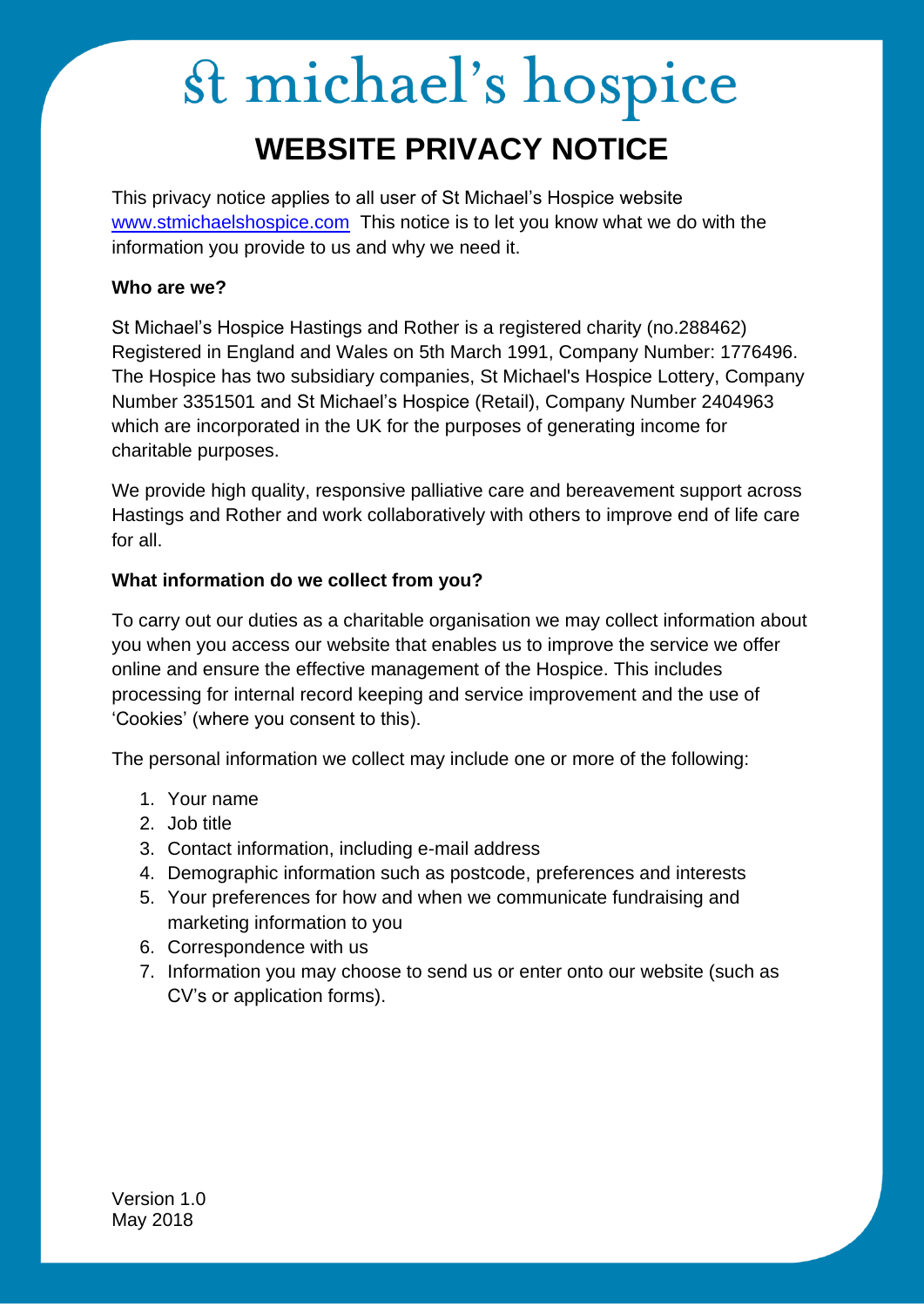#### **How do we use the information we collect about you?**

We use your personal data for a number of purposes including the following:

- To ensure the most appropriate response to any questions you ask
- To analysis web page traffic if you have allowed 'Cookies'
- To complete our recruitment process for employees or volunteers
- To deliver our services as a hospice for our own internal administrative purposes
- For statistical purposes appropriate to our services
- To comply with relevant laws and regulations.

Under the Data Protection Act 2018 we are permitted to process your information for one or more of the following reasons:

- You have provided consent
- There is a legitimate interest to do so (eg in our role as a charitable healthcare organisation).

The Hospice will carry out a Legitimate Interest Assessment (LIA) for cases where legitimate interest is being used as a basis for processing information.

We will never share or sell your information to third parties for marketing purposes or for any unjustifiable reason.

We will provide your information to authorised parties with the information they need to deliver the relevant service. In addition, if there is a legitimate business interest we will share appropriate information within the organisation.

#### **How we use cookies**

A cookie is a small file which asks permission to be placed on your computer's hard drive. Once you agree, the file is added and the cookie helps analyse web traffic within our website. Cookies allow web applications to respond to you as an individual. The web application can tailor its operations to your needs, likes and dislikes by gathering and remembering information about your preferences.

We use traffic log cookies to identify which pages are being used. This helps us analyse data about web page traffic and improve our website in order to tailor it to customer needs. We only use this information for statistical analysis purposes and then the data is removed from the system.

Overall, cookies help us provide you with a better website, by enabling us to monitor which pages you find useful and which you do not. A cookie in no way gives us access to your computer or any information about you, other than the data you choose to share with us.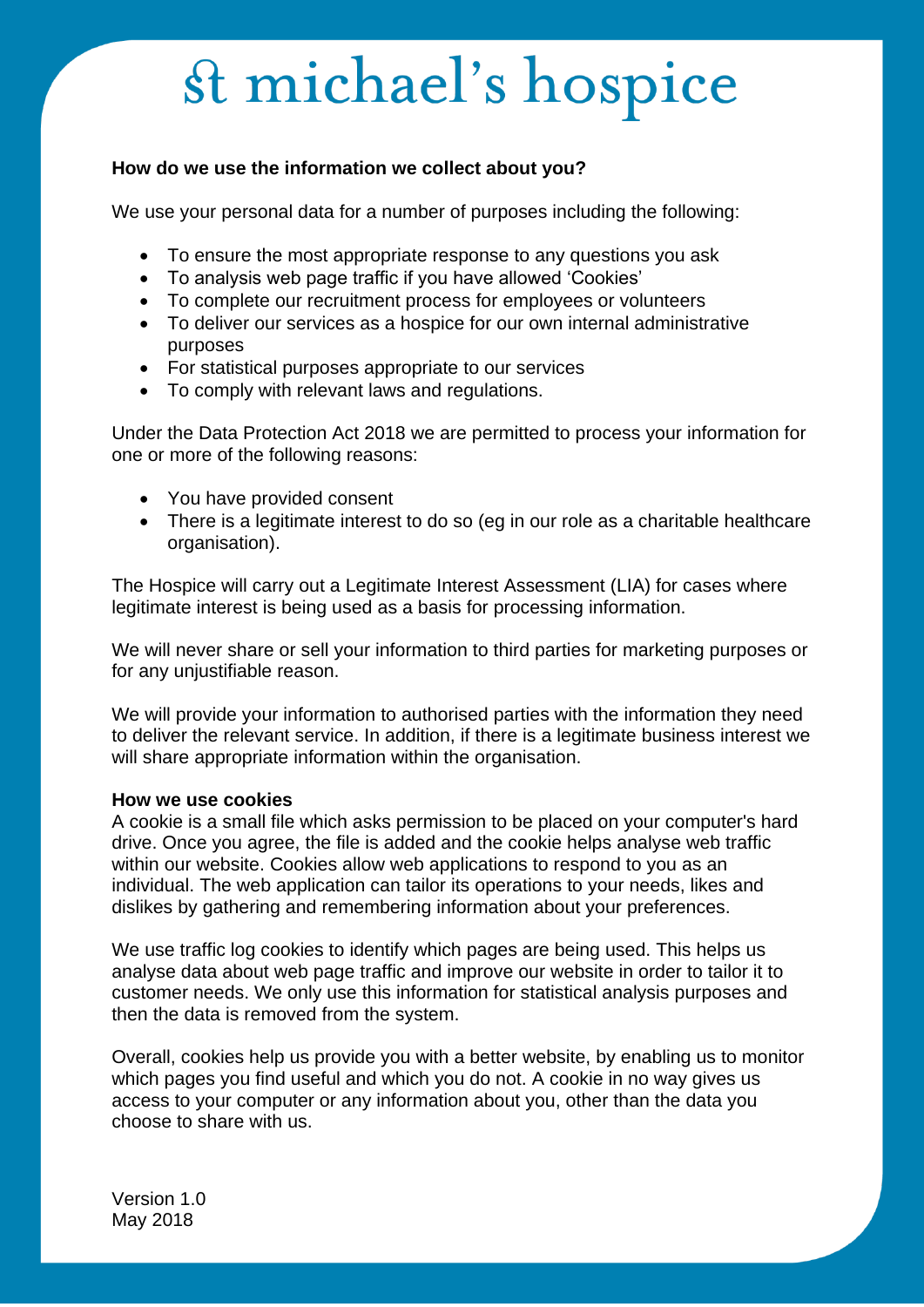You can choose to accept or decline cookies. Most web browsers automatically accept cookies, but you can usually modify your browser setting to decline cookies if you prefer. This may prevent you from taking full advantage of the website.

#### **How do we protect your information?**

We don't keep your information for longer than is necessary for the purposes for which it is processed. This is in accordance with our Data Protection policy which adheres to the Data Protection Act 2018.

We have IT systems that we use to keep your information safe and secure. Where this information is on a database that is not hosted by the Hospice, we have service contracts with providers that give assurance of compliance with the relevant legislation and standards for data security.

Where your information is not kept electronically we have security measures, policies and an audit process in place to ensure your information remains secure, not retained or processed unless there is a documented justifiable reason and is only shared on a "needs to know" basis.

#### **Links to other websites**

Our website may contain links to other websites of interest. However, once you have used these links to leave our site, you should note that we do not have any control over the other website. Therefore, we cannot be responsible for the protection and privacy of any information which you provide whilst visiting such sites and such sites are not governed by this privacy notice. You should exercise caution and look at the privacy statement applicable to the website in question.

#### **How long do we keep your information?**

The length of time that we will retain your information will vary depending on the nature of the record. Our Data Protection policy specifies the length of retention period for specific information and this is determined either by statutory guidance or best practice. A copy of our Data Protection policy can be requested by sending an email to [dpo@stmichaelshospice.com](mailto:dpo@stmichaelshospice.com)

#### **What are your rights over your information that you have provided to us?**

Under the Data Protection Act 2018, you have the right to:

- Access your personal data by making a Subject Access Request
- Request rectification, erasure or to restrict your data
- Right to object to the processing of your data
- Data portability-right to request transfer of data
- Make a complaint to the organisation that processes your information (St Michael's Hospice) or the Information Commissioners Office (ICO).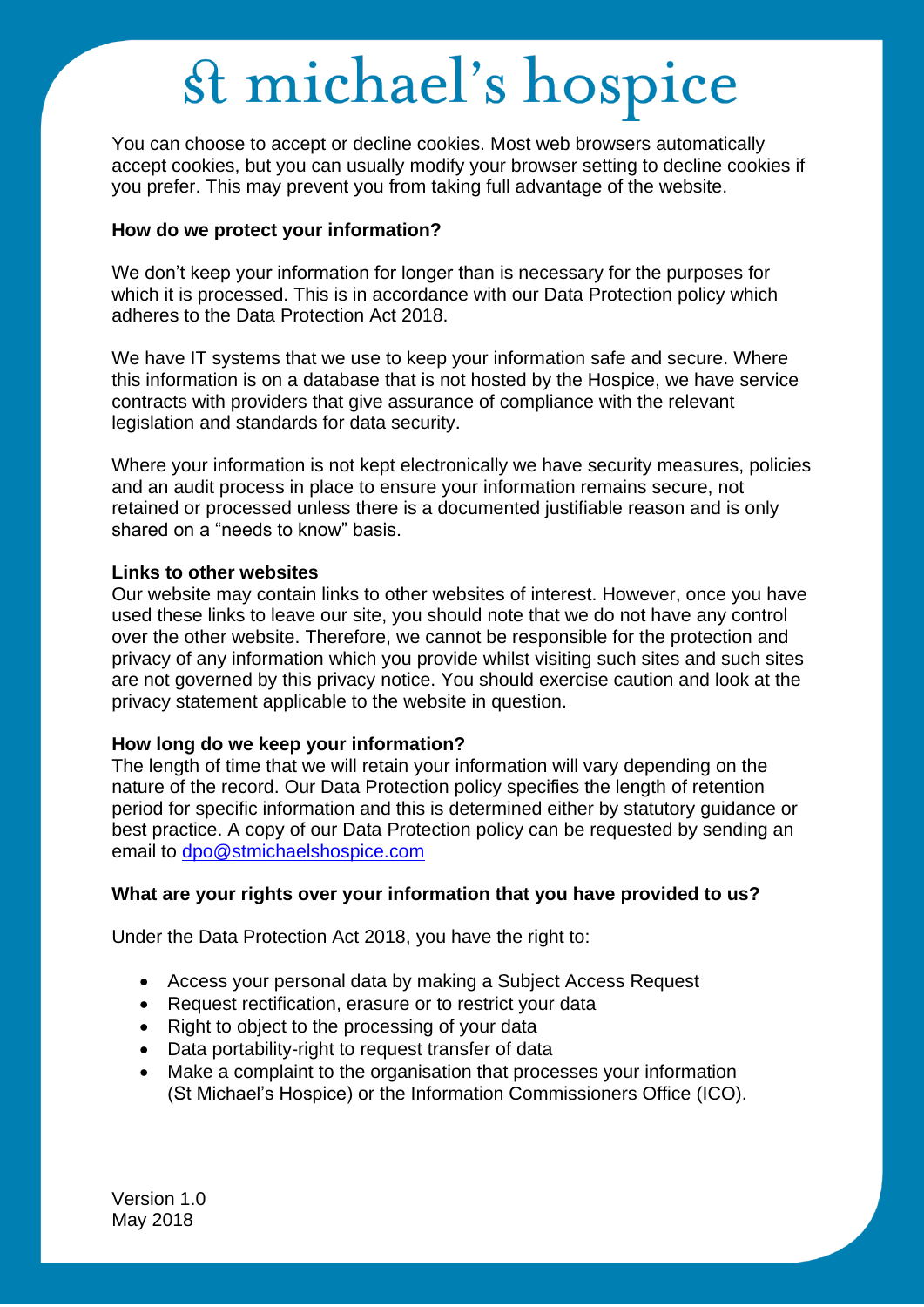All requests will be considered and complied with in line with ICO guidance.

We want to make sure that your personal information is accurate and up to date.

Please let us know if your details change by contacting:

#### **Marketing Department – for users of our website**

St Michael's Hospice Upper Maze Hill St Leonards on sea East Sussex **TN38 0LB** email: [marketing@stmichaelshopsice.com](mailto:marketing@stmichaelshopsice.com) Tel: 01424 457982

#### **Director of Income Generation – for fundraising and donation enquiries via our website**

St Michael's Hospice Upper Maze Hill St Leonards on sea East Sussex TN38 0LB email: [fundraising@stmichaelshospice.com](mailto:fundraising@stmichaelshospice.com) Tel: 01424 456379

#### **Human Resources- for employees/workers/students and job applicants via our website**

St Michael's Hospice Upper Maze Hill St Leonards on sea East Sussex TN38 0LB email: [hradmin@stmichaelshopsice.com](mailto:hradmin@stmichaelshopsice.com) Tel: 01424 457970

#### **Voluntary Services- for volunteer enquiries via our website**

St Michael's Hospice Upper Maze Hill St Leonards on sea East Sussex TN38 0LB email: [volunteering@stmichaelshospice.com](mailto:volunteering@stmichaelshospice.com) Tel: 01424 456610

Version 1.0 May 2018